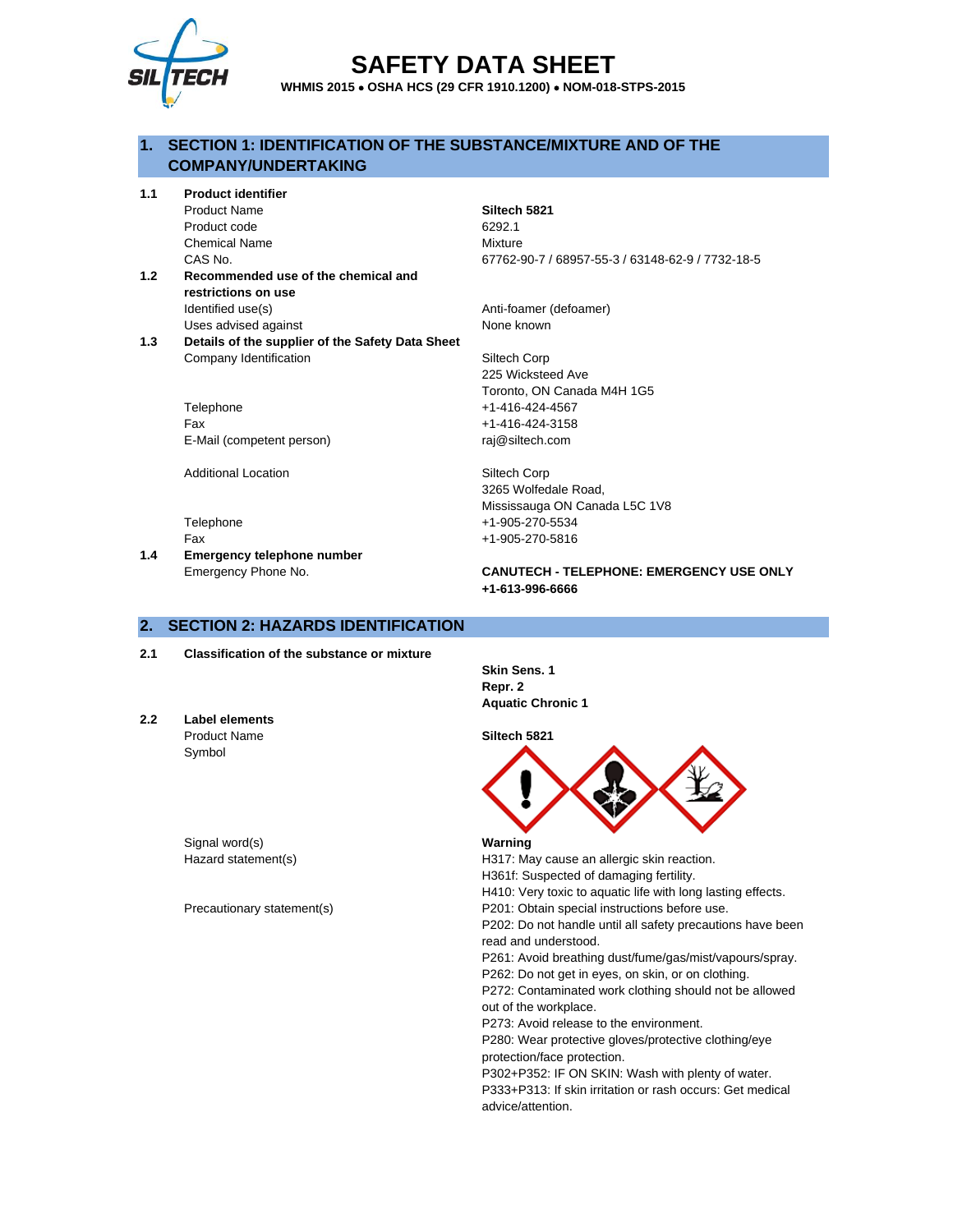|     |               | P308+P313: IF exposed or concerned: Get medical             |
|-----|---------------|-------------------------------------------------------------|
|     |               | advice/attention.                                           |
|     |               | P363: Wash contaminated clothing before reuse.              |
|     |               | P403+P233: Store in a well-ventilated place. Keep container |
|     |               | tightly closed.                                             |
|     |               | P501: Dispose of contents/container to: Observe Local       |
|     |               | Regulations.                                                |
| 2.3 | Other hazards | None known                                                  |
|     |               |                                                             |

# **3. SECTION 3: COMPOSITION/INFORMATION ON INGREDIENTS**

#### **3.1 Mixtures**

|                                  |            |                    |           |           | Hazard symbol(s) and hazard                         |
|----------------------------------|------------|--------------------|-----------|-----------|-----------------------------------------------------|
| Hazardous Ingredient(s)          | Synonym(s) | %W/W               | CAS No.   | EC No.    | statement(s)                                        |
| Octamethylcyclotetra-            | D4         | $1 - 3$            | 556-67-2  | 203-136-7 | GHS02, GHS08, GHS09                                 |
| siloxane                         |            |                    |           |           | H226, H361f, H410                                   |
| 2-methyl-2H-isothiazol-3-        |            | $0.004 -$          |           |           | GHS09, GHS05, GHS06                                 |
| one                              | MIT        | 0.005              | 2682-20-4 | 220-239-6 | H301, H311, H314, H317, H330,                       |
|                                  |            |                    |           |           | H400, H410                                          |
| 1,2-benzisothiazol-3(2H)-<br>one | <b>BIT</b> | $0.004 -$<br>0.005 | 2634-33-5 | 220-120-9 | GHS09, GHS05, GHS07<br>H302, H315, H317, H318, H400 |

# **4. SECTION 4: FIRST AID MEASURES**



| 4.1 | Description of first aid measures                                             |                                                                                                                                                         |  |  |  |
|-----|-------------------------------------------------------------------------------|---------------------------------------------------------------------------------------------------------------------------------------------------------|--|--|--|
|     | <b>Inhalation</b>                                                             | Remove persons affected by vapour to fresh air.                                                                                                         |  |  |  |
|     | <b>Skin Contact</b>                                                           | Remove contaminated clothing immediately and wash affected<br>skin with plenty of water. Seek medical attention if irritation<br>persists.              |  |  |  |
|     | Eye Contact                                                                   | If substance has got into the eyes, immediately wash out with<br>plenty of water for several minutes. Seek medical attention if<br>irritation persists. |  |  |  |
|     | Ingestion                                                                     | If swallowed, seek medical advice immediately and show this<br>container or label. Do not induce vomiting.                                              |  |  |  |
| 4.2 | Most important symptoms and effects, both<br>acute and delayed                | Not available.                                                                                                                                          |  |  |  |
| 4.3 | Indication of any immediate medical<br>attention and special treatment needed | Treat symptomatically.                                                                                                                                  |  |  |  |

# **5. SECTION 5: FIRE-FIGHTING MEASURES**

| 5.1 | <b>Extinguishing Media</b>                               |                                                                                                             |
|-----|----------------------------------------------------------|-------------------------------------------------------------------------------------------------------------|
|     | Suitable Extinguishing Media                             | In case of fire, use water spray, foam, dry powder or CO2                                                   |
|     |                                                          | for extinction. Keep containers cool by spraying with water if<br>exposed to fire.                          |
|     | Unsuitable Extinguishing Media                           | None known                                                                                                  |
| 5.2 | Special hazards arising from the substance or<br>mixture | Silicon Dioxide, carbon oxides, incompletely burned carbon<br>compounds, formaldehyde.                      |
| 5.3 | <b>Advice for fire-fighters</b>                          | A self contained breathing apparatus and suitable protective<br>clothing should be worn in fire conditions. |

# **6. SECTION 6: ACCIDENTAL RELEASE MEASURES**

| 6.1 | <b>Personal precautions, protective equipment and</b> Avoid contact with skin, eyes or clothing. Use personal |                                   |  |
|-----|---------------------------------------------------------------------------------------------------------------|-----------------------------------|--|
|     | emergency procedures                                                                                          | protective equipment as required. |  |
| 6.2 | <b>Environmental precautions</b>                                                                              | Avoid release to the environment. |  |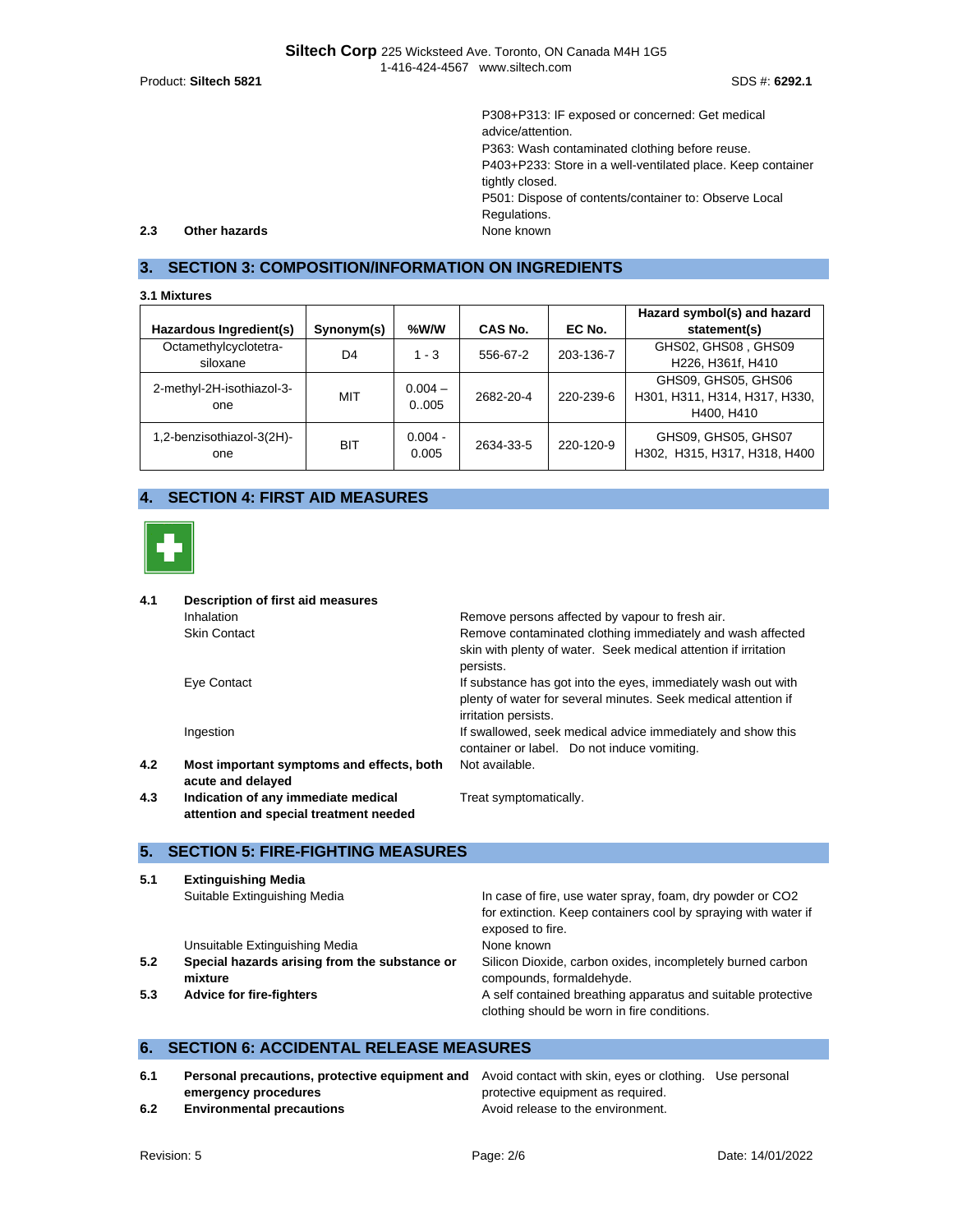**Siltech Corp** 225 Wicksteed Ave. Toronto, ON Canada M4H 1G5 1-416-424-4567 www.siltech.com

Product: **Siltech 5821** SDS #: **6292.1**

- **6.3 Methods and material for containment and cleaning up**
- **6.4 Reference to other sections** See Section: 7 & 8.

Caution - spillages may be slippery. Cover spills with inert absorbent material. Transfer to a container for disposal.

# **7. SECTION 7: HANDLING AND STORAGE 7.1 Precautions for safe handling <b>Avoid Contact** with skin and eyes. Avoid ingestion. Use only with sufficient ventilation. Wash thoroughly after handling. General hygiene measures for the handling of chemicals are applicable. **Mix thoroughly before use. 7.2 Conditions for safe storage, including any incompatibilities** Store in a tightly closed container. Storage Temperature **Ambient** Storage Life Stable under normal conditions. Incompatible materials **Incompatible materials C** and  $\alpha$  **Oxidizing agents 7.3 Specific end use(s) Industrial use 8. SECTION 8: EXPOSURE CONTROLS/PERSONAL PROTECTION**

#### **8.1 Control parameters**

**8.1.1 Occupational Exposure Limits**

|                  |                | LTEL (8 hr TWA | LTEL (8 hr TWA    | STEL  | STEL                 |             |
|------------------|----------------|----------------|-------------------|-------|----------------------|-------------|
| <b>SUBSTANCE</b> | <b>CAS No.</b> | ppm)           | ma/m <sup>3</sup> | (ppm) | (mq/m <sup>3</sup> ) | <b>Note</b> |
| None assigned    |                |                |                   |       |                      |             |

| 8.1.2                 | <b>Biological limit value</b>                                                                                               | Not established                                                                                        |
|-----------------------|-----------------------------------------------------------------------------------------------------------------------------|--------------------------------------------------------------------------------------------------------|
| 8.1.3                 | <b>PNECs and DNELs</b>                                                                                                      | Not established                                                                                        |
| 8.2<br>8.2.1<br>8.2.2 | <b>Exposure controls</b><br>Appropriate engineering controls<br><b>Personal protection equipment</b><br>Eye/face protection | Provide adequate ventilation.<br>Wear protective eyewear (goggles, face shield, or safety<br>glasses). |
|                       | Skin protection (Hand protection/ Other)                                                                                    | Wear suitable gloves if prolonged skin contact is likely.                                              |
|                       | Respiratory protection                                                                                                      | In case of inadequate ventilation wear respiratory protection.                                         |
| 8.2.3                 | Thermal hazards<br><b>Environmental Exposure Controls</b>                                                                   | None.<br>Avoid release to the environment.                                                             |

# **9. SECTION 9: PHYSICAL AND CHEMICAL PROPERTIES**

- **9.1 Information on basic physical and chemical** 
	- **properties** Appearance Viscous liquid.( tan) Odour **Faint.** Odour Threshold Not available. pH Not available. Melting Point/Freezing Point Not available. Initial boiling point and boiling range Not available. Flash point (PMCC)  $>100^{\circ}$ C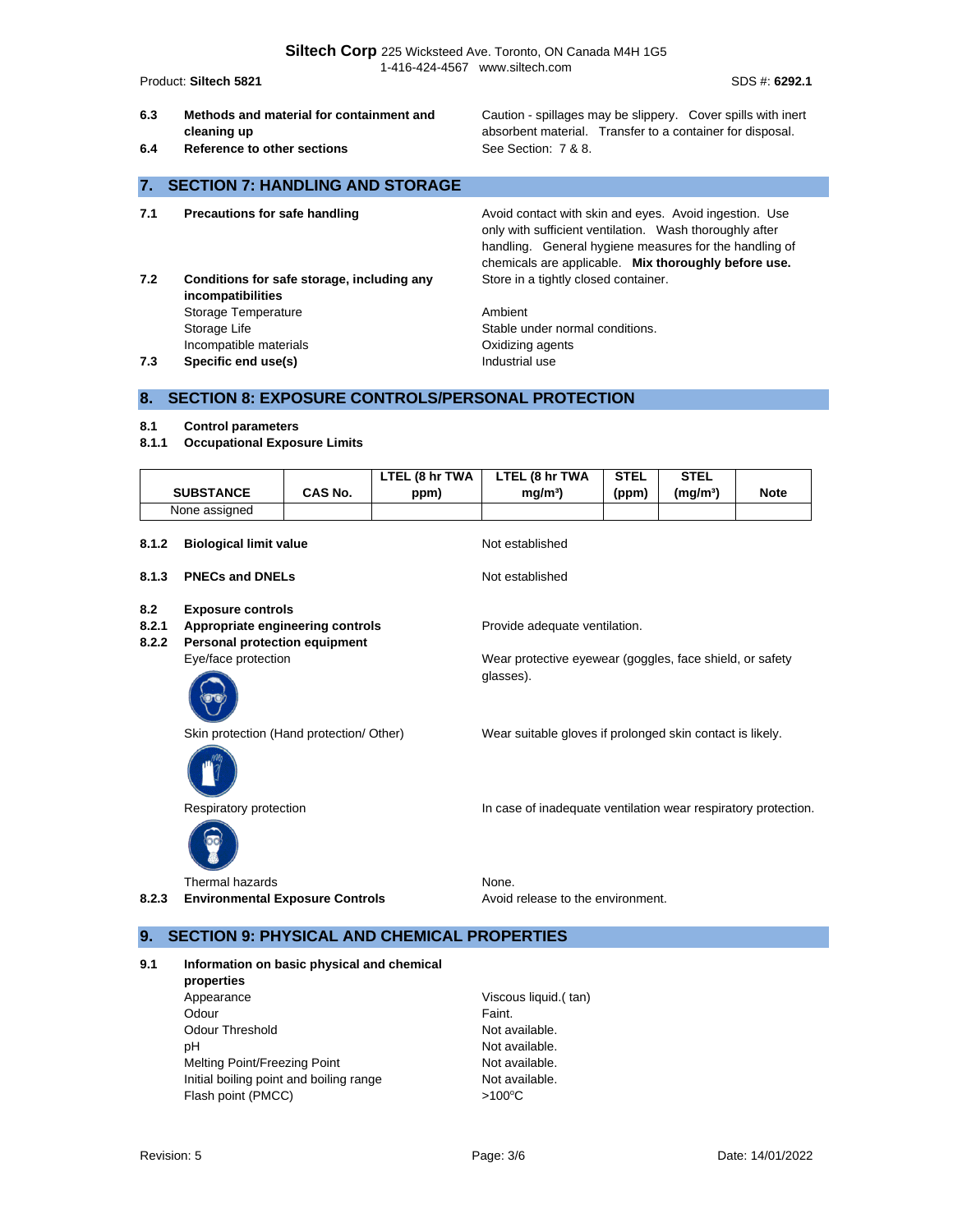#### **Siltech Corp** 225 Wicksteed Ave. Toronto, ON Canada M4H 1G5 1-416-424-4567 www.siltech.com

#### Product: **Siltech 5821** SDS #: **6292.1**

- Evaporation rate **Not available**. Flammability (solid, gas) Not applicable. Upper/lower flammability or explosive limits Not available. Vapour pressure and the Not available. Vapour density and the set of the Not available. Relative density / Specific Gravity (25°C) 1.00 Solubility(ies) **Dispersible in water.** Partition coefficient: n-octanol/water Not available. Auto-ignition temperature Not available. Decomposition Temperature Not available. Viscosity (25°C) and the example of the Not available. Explosive properties Not applicable. Oxidising properties Not applicable.
	-

# **10. SECTION 10: STABILITY AND REACTIVITY**

- 
- 
- **10.3 Possibility of hazardous reactions** Will not occur.
- **10.4 Conditions to avoid** None known.
- **10.5 Incompatible materials 10.5 Oxidizing agents.**
- 

# **10.1 Reactivity 10.1 Reactivity Reactivity Reactivity Stable under normal conditions. 10.2 Chemical stability 10.2 Chemical stability Stable under normal conditions. 10.6 Hazardous Decomposition Product(s)** Silicon Dioxide, carbon oxides, incompletely burned carbon compounds, formaldehyde.

# **11. SECTION 11: TOXICOLOGICAL INFORMATION**

**11.1 Information on toxicological effects Acute toxicity** Ingestion **May be harmful if swallowed**. Inhalation **May cause irritation**. Skin Contact **May cause irritation**.

**Effects and Symptoms skin corrosion/irritation** Not classified **Serious eye damage/irritation** Not classified

**Germ cell mutagenicity Not classified Carcinogenicity Carcinogenicity Not classified Reproductive toxicity** May damage fertility or the unborn child. **STOT - single exposure** Not classified **STOT - repeated exposure** Not classified **Aspiration hazard Not classified Not classified Delayed and chronic effects** Not available **Calculated acute toxicity estimate (ATE)** Not available

Eye Contact **May cause irritation**.

**Respiratory or skin sensitization Repeated and/or prolonged contact may cause skin** sensitisation.

# **12. SECTION 12: ECOLOGICAL INFORMATION**

- 
- **12.2 Persistence and degradability Not available.**
- **12.3 Bioaccumulative potential** Not available.
- **12.4 Mobility in soil** Not available.
- **12.5 Results of PBT and VPVB assessment** Not available.
- **12.6 Other adverse effects None known**

**12.1 Toxicity** The Toxic to aquatic life with long lasting effects.

#### **13. SECTION 13: DISPOSAL CONSIDERATIONS**

- 
- 

**13.1 Waste treatment methods** Do not empty into drains; dispose of this material and its container in a safe way. **13.2 Additional Information** Dispose of contents in accordance with local, state or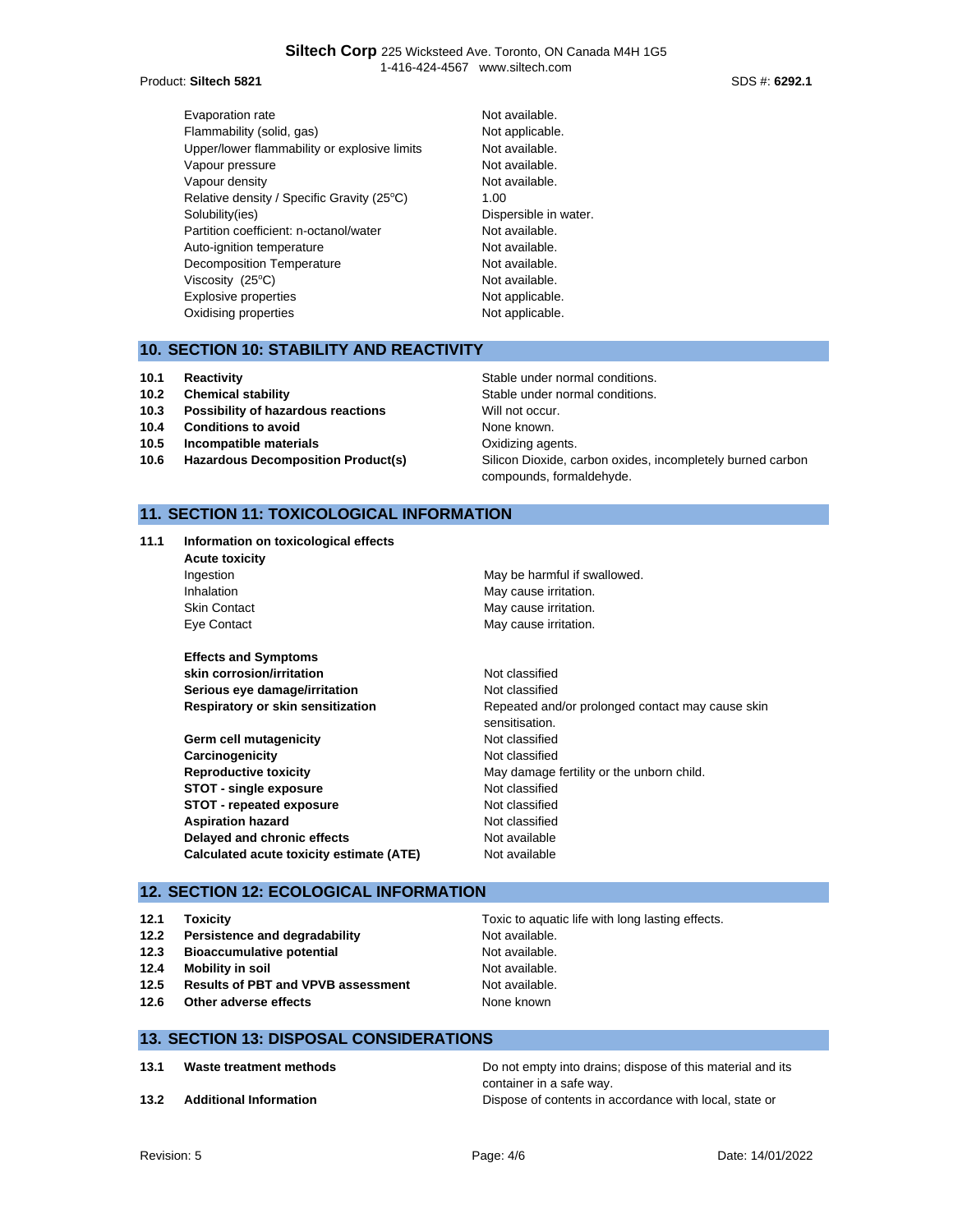Product: **Siltech 5821** SDS #: **6292.1**

#### national legislation.

# **14. SECTION 14: TRANSPORT INFORMATION**

**14.1** DOT / TDG / Road/Rail (ADR/RID) Not classified as hazardous for road transport.

**14.3 Sea (IMDG)** UN number UN proper shipping name

> Transport hazard class(es) Packing group Environmental hazards

Not classified as hazardous for rail transport. **14.2** Air (ICAO/IATA) Not classified as hazardous for air transport.

> UN3082 ENVIRONMENTALLY HAZARDOUS SUBSTANCE, LIQUID, N.O.S. (cyclosiloxanes)

III Marine Pollutant

9



# **15. SECTION 15: REGULATORY INFORMATION**

#### **15.1 EU regulations**

| REACH Registration No. |  |
|------------------------|--|

Candidate List of Substances of Very High Concern

for Authorisation

Polymer exempt.

 $0.004 - 0.005%$ 

 $0.004 - 0.005%$ 

Possible trace amounts of: Octamethylcyclotetrasiloxane (CAS# 556-67-2) 1-3% Decamethylcyclopentasiloxane (CAS# 541-02-6) 1-3% Dodecamethylcyclohexasiloxane (CAS# 540-97-6) 1-3% Propylene Oxide (CAS# 75-56-9) < 1 ppm 1,4-Dioxane (CAS# 123-91-1) < 1 ppm

1,2-benzisothiazol-3(2H)-one (CAS# 2634-33-5)

Contains: 2-methyl-2H-isothiazol-3-one (CAS# 2682-20-4)

### **15.2 International Inventories**

|                                |        | <b>Not</b> | <b>Polymer</b> |       |
|--------------------------------|--------|------------|----------------|-------|
| Country                        | Listed | listed     | exempt         | Other |
| United States (TSCA)           | ✓      |            |                |       |
| Canada (DSL/NDSL)              | DSL√   |            |                |       |
| European Union (EINECS/ELINCS) |        |            | ✓              |       |
| Australia (AICS)               | ✓      |            |                |       |
| China (IECSC)                  | ✓      |            |                |       |
| Japan (ENCS)                   | ✓      |            |                |       |
| South Korea (KECI)             | ✓      |            |                |       |
| Taiwan (TCSI)                  | ✓      |            |                |       |
| New Zealand (NZIoC)            | ✓      |            |                |       |
| Philippines (PICCS)            | ✓      |            |                |       |
|                                |        |            |                |       |

# **15.3 National regulations**

HMIS (Hazardous Material Information System) **H = 1 / F = 0 / R = 0** NFPA Rating **H = 1 / F = 0 / R = 0**

#### **15.4 US State Regulations**

**15.4.1** SUBSTANCES KNOWN TO THE STATE OF CALIFORNIA TO CAUSE BIRTH DEFECTS OR OTHER REPRODUCTIVE HARM

United States (TSCA) TSCA Inventory Status : All chemicals in this product comply with TSCA rules and regulations including TSCA Section 5 (Inventory Rules).

Specific Listing(s) not required Possible trace amounts of: **Ethylene Oxide (CAS# 75-21-8) < 1 ppm**